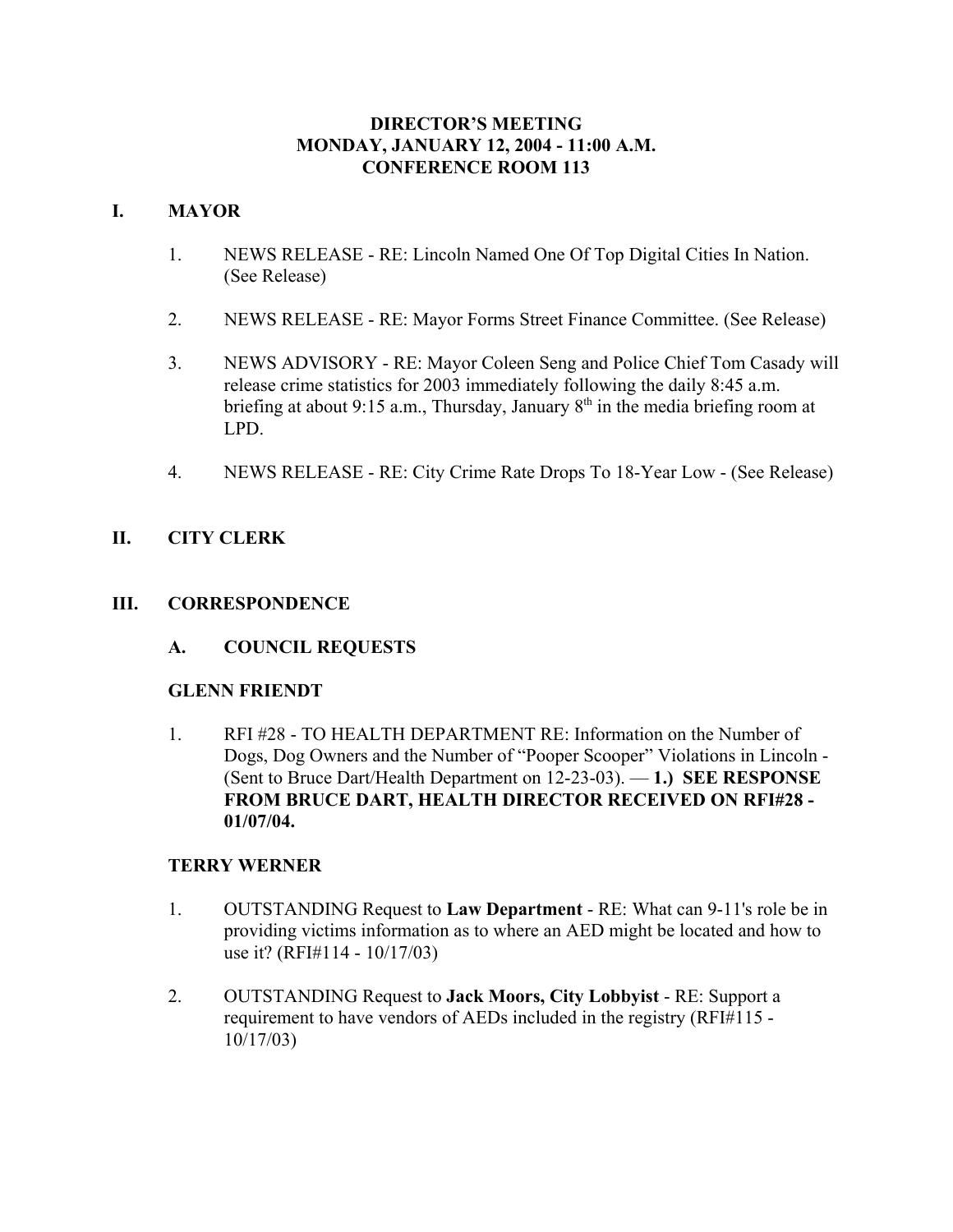## **JON CAMP**

- 1. 2-E-Mail's One from Judy Bryant with response from Jon Camp RE: The Smoking Ban - (See E-Mail)
- 2. CERTIFIED Letter from Jamie Scholz, Attorney at Law, Shasteen Linscott  $\&$ Brock P.C. to Jon Camp, Chair, Lincoln City Council - RE: Notice Of Claim Pursuant To The Nebraska Political Sub-Divisions Tort Claims Act - RE: Ricky Austin - was an unrestrained passenger in the back seat of an LPD cruiser when another LPD cruiser rear-ended the vehicle he was being transported it - (See Letter)
- 3. Letter from Joyce Kelly to Jon Camp RE: Really disgusted listening to this group of Council people, feuding over cigarettes or second hand smoke - (See Letter)

# **B. DIRECTORS AND DEPARTMENT HEADS**

## **HEALTH DEPARTMENT**

1. NEWS RELEASE - RE: Cold Weather Alert - (See Release)

## **PLANNING**

- 1. Response Letter from Brian Will to Rick Onnen, EDC RE: Rolling Hills Ridge Addition - Final Plat #03041 - (See Letter)
- 2. Response Letter from Brian Will to Rick Onnen, EDC RE: Corrected G&C Addition - Final Plat #03063 - (See Letter)
- 3. Forwarded to City Council by Jean Walker Letter from Alan L. Plessman, Plessman Law Offices - RE: Change of Zone #3424 - (See Letter)
- 4. Sent to Council Office by the Planning Department Memo from Marc Wullschleger, Urban Development Director to Marvin Krout, Planning Director - - RE: Change of Zone #3424 - Everett Neighborhood - Bill #04-4. - (See Memo)
- 5. Letter from Becky Horner to Lyle Loth, ESP RE: Hartland's Cardinal Heights 4th Addition Final Plat #02066. - (See Letter)
- 6. Letter from Becky Horner to Rick Onnen, Engineering Design Consultants RE: Prairie Village Addition Final Plat #03011. - (See Letter)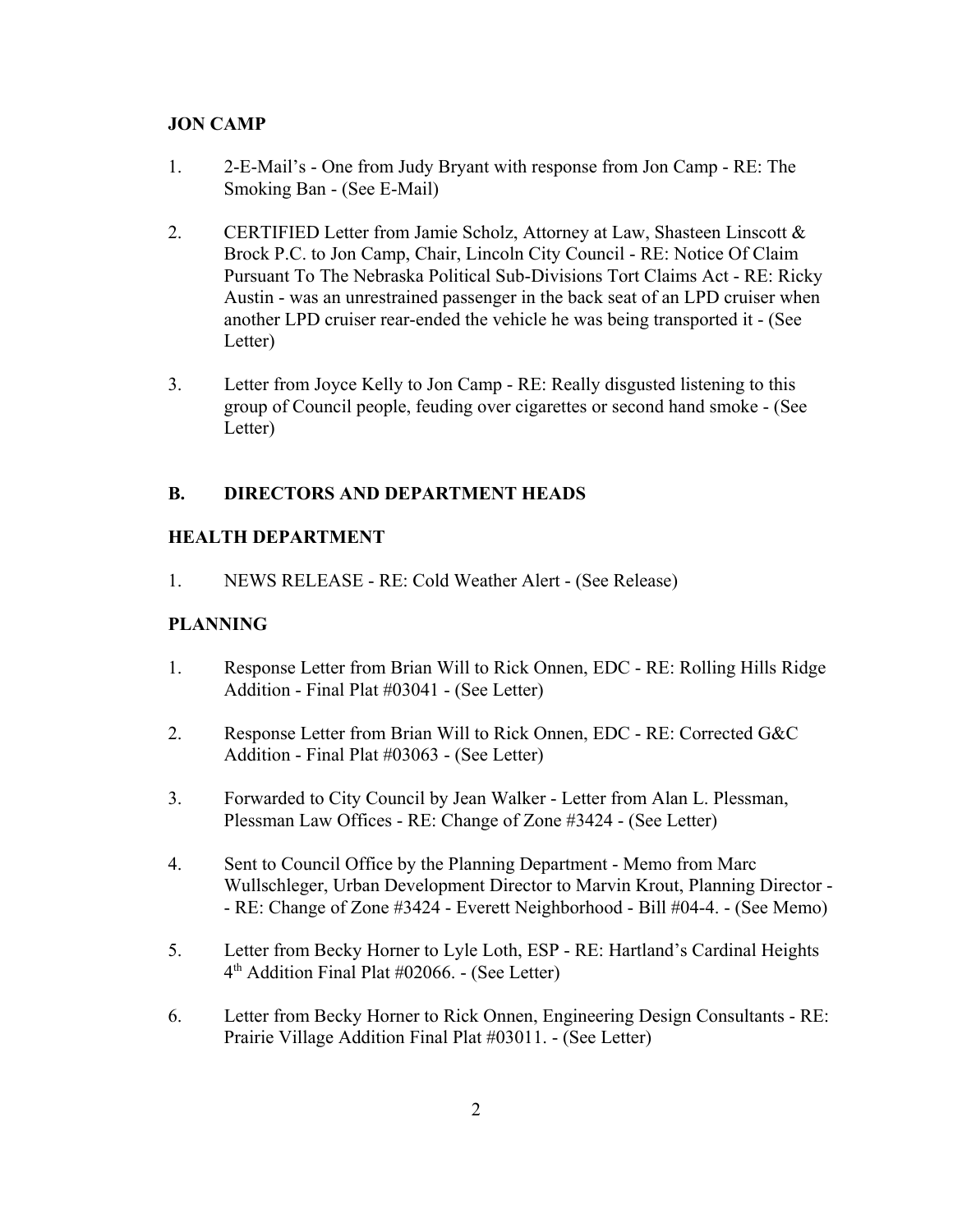## **REAL ESTATE DIVISION**

- 1. Interoffice Memo from Clinton W. Thomas RE: Vacating that portion of East-West Alley between O & N Streets and  $26<sup>th</sup>$  &  $27<sup>th</sup>$  Streets not previously vacated - (See Memo)
- 2. Interoffice Memo from Clinton W. Thomas RE: Vacation of East-West Alley, Block 1, Trester's Addition; east line of North  $26<sup>th</sup>$  Street to the west line of North  $27<sup>th</sup>$  Street. - (See Memo)
- 3. Interoffice Memo from Clinton W. Thomas RE: Vacation of Telluride Circle (See Memo)

## **URBAN DEVELOPMENT**

1. Memo from Marc Wullschleger - RE: Request for Information from Darrell Podany regarding the old Midas site on North  $27<sup>th</sup>$  Street - (See Memo)

## **WEED CONTROL AUTHORITY**

1. Combine Weed Program - City of Lincoln - December 2003 Monthly Report.

## **C. MISCELLANEOUS**

- 1. E-Mail from C. Allan Huffman RE: Melissa J. Harrington Case (See E-Mail)
- 2. E-Mail from Joe Cherner RE: Fire-safe cigarettes will save lives (See E-Mail)
- 3. E-Mail from Mike Sziede RE: Ridiculous misuse of city resources The Melissa Harrington case - (See E-Mail)
- 4. E-Mail from Tausha Ward Armbruster RE: Snow removal operations (See E-Mail)
- 5. E-Mail from Norman Branting RE: Liquor license for Mickey's Irish Pub (See E-Mail)
- 6. Letter from Chris Lohman RE: Writing to you because he has no where else to turn - he's been set up and framed by a County Attorney and one City Police Officer and the Sheriff's Department in a small town - (See Letter)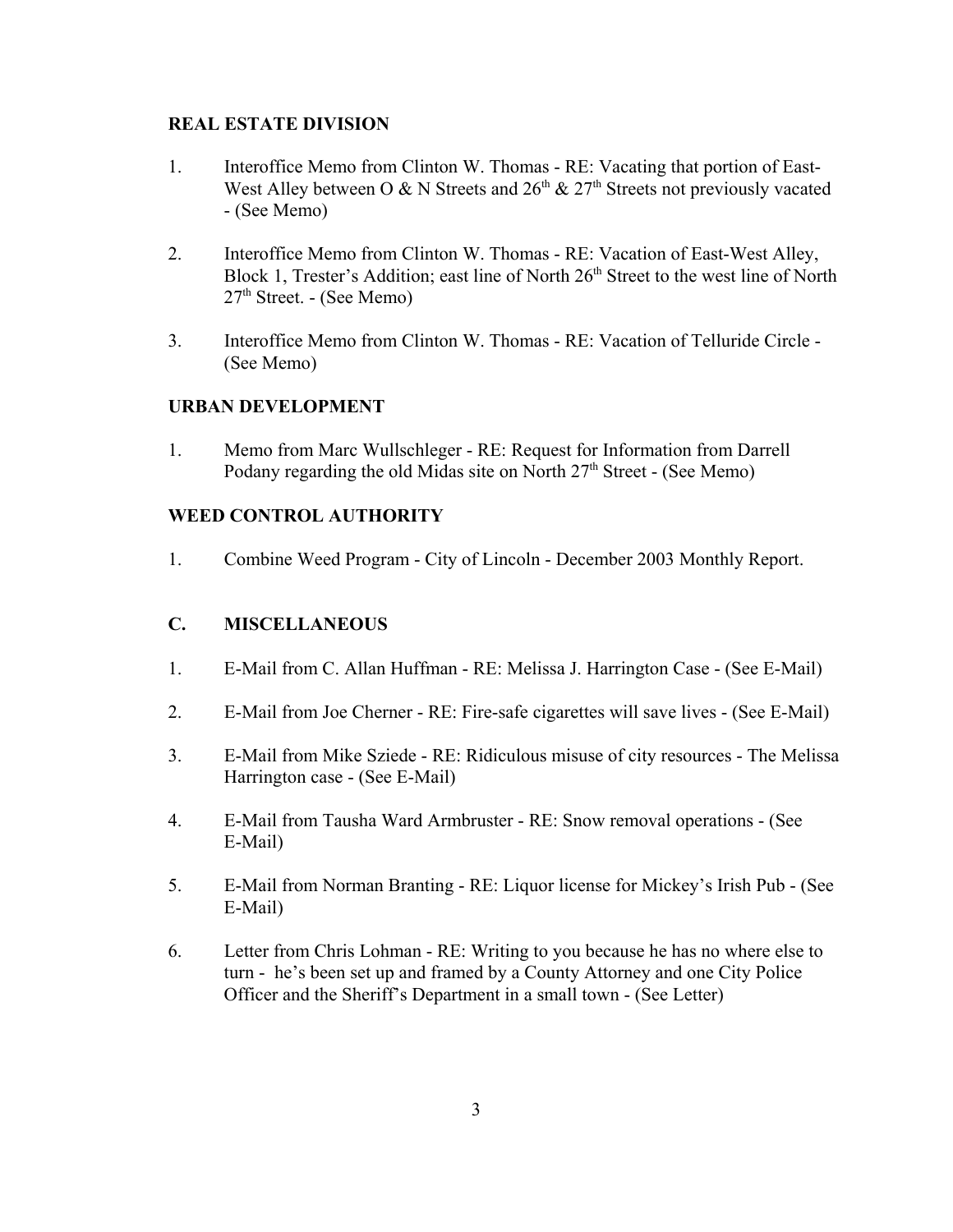- 7. E-Mail from Bob Valentine RE: City Council Meetings other meetings being televised - (See E-Mail)
- 8. E-Mail from Elizabeth Volkmer RE: Progress of the Downtown Entertainment Center and can Lincoln please get some competition in regards to phone service, movie theatres and cable television? - (See E-Mail)
- 9. Letter from Ben Tomes to James D. Faimon, Assistant City Attorney RE: Claim against City of Lincoln in amount of \$2,645.04 - Bill No. #004R-4 – (See Letter)

# **IV. DIRECTORS**

## **V. CITY COUNCIL MEMBERS**

## **VI. ADJOURNMENT**

da011204/tjg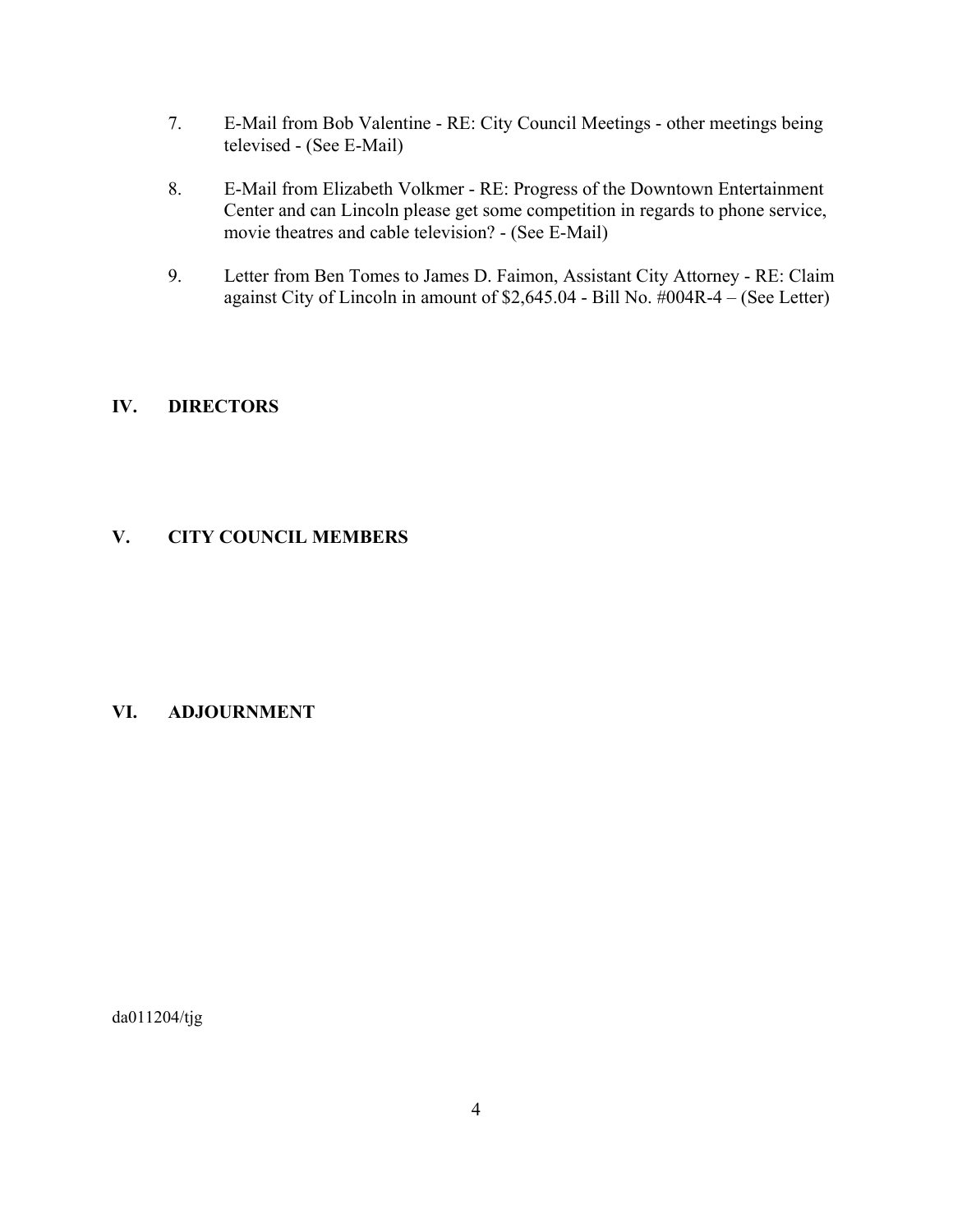## **DIRECTOR'S MEETING MINUTES MONDAY, JANUARY 12, 2004 CONFERENCE ROOM 113**

**Council Members Present:** Jon Camp, Chair; Terry Werner, Vice-Chair; Jonathan Cook, Ken Svoboda, Patte Newman, Glenn Friendt.

#### **Council Member Absent:** Annette McRoy

**Others Present:** Mayor Coleen Seng, Mark Bowen, Ann Harrell, Corrie Kielty, Lin Quenzer, Darl Naumann, Mayor's Office; City Clerk, Joan Ross; Dana Roper, City Attorney; Directors and Department Heads; Tammy Grammer, City Council Staff and Nate Jenkins, Lincoln Journal Star Representative.

Mr. Camp stated that Terry Werner would like to introduce a guest to everyone. Mr. Werner stated Mayor and Council Members and Director's, he'd like to introduce Eddie Powers to them. [Mr. Werner asked Mr. Powers to please stand] Mr. Werner stated that Eddie is shadowing the Council today and he's a student at Macalister College in his second year. Everyone welcomed Eddie [Powers].

#### **I. MAYOR**

Mayor Coleen Seng stated to Council that first of all, do they all remember when they got the letter from the Vietnamese and they wanted to fly a flag out here and the Building Commission dealt with it, well, after many letters back and forth, they had their event Saturday evening. Mayor Seng stated to Council that now Auld Recreation Center has never had more people than Saturday evening, it was packed. [Mayor Seng held up a smaller version of what their flag looked like.] Mayor Seng commented to Council this is the flag and these are folks that were adamantly opposed to communism and they still think that they're going to get their country back someday. Mayor Seng commented to Council that they've encouraged them of course over and over about using it to going out to dance and so they were celebrating the new year and they had a very, very good celebration. Mayor Seng commented to Council that she just wanted to share this with them because they all had to struggle with it a little bit.

 [Mayor Seng held up the material to Council] Mayor Coleen Seng stated to Council that she wanted them to take note, did they see the really nice mailing the Building & Safety Department is putting out and it tells all about the Streamlining Committee, so they might like to ask Mike Merwick to get them copies of it and indicated that she just saw it on Friday. Mr. Camp asked Mike Merwick if they will get copies of it. Mike Merwick stated to Mr. Camp 'you bet' and he handed the material out to Council at that time. Mr. Merwick indicated to Council what's in this is an update on activities with Building & Safety and they also printed some information about how to get the programs that they have running. Mr. Merwick stated to Council that one of the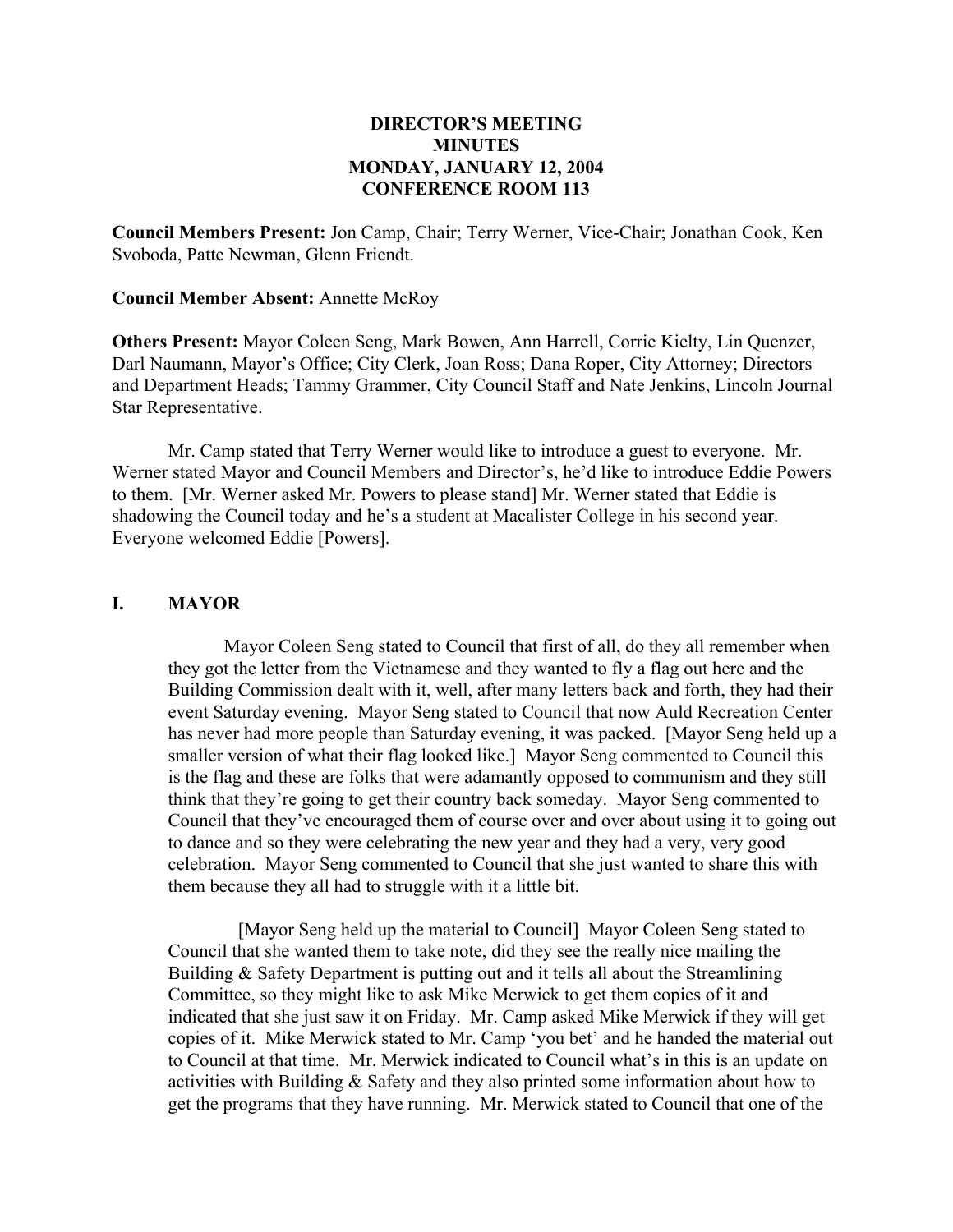big things that they've been working on in the Streamline progress with the Planning Department is creating a website for Special Permits. Mr. Merwick stated to Council that Special Permits cause everybody a tone of trouble, they get them and the people filing them, they forget to use it when they submit the plans to them and it delays their process. So, they've been working together, with Planning and Building & Safety for the last 6 months putting a website together where they can go and get all the Special Permit Applications, which they can get the approvals, they can get the documents, they can get the maps, they can jump into a section of town and pick up permits and it will show them exactly what's been done and what's been required. Mr. Merwick stated to Council that they have included this in a mailing, they've mailed this to contractors, developers, to architects and engineers and to some construction trade and the homebuilders and so it's quite a bit of information that they sent out to them. Mr. Merwick stated to Council that they've also kind of updated them on the different things that they're doing in Building & Safety to keep everybody kind of appraised of the services that they have and how to get in touch with them, if they don't understand or if they want something. Mr. Merwick stated to Council that they have gone out to a lot of contractors with the IVR System and worked with them, so that they can gain access to the permitting process, so they know what has been done and what is still waiting on their permit and what they still have to do. Mr. Merwick indicated to Council so this kind of explains all that to them and so if they have any questions on it just let him know. Mr. Camp stated to Mr. Merwick that he saw on the 'Instruction for Accessing-"Special Permit" Web Site' that they started with 'IMS' and then it goes to 'ci.lincoln' and asked if this is something new. Mr. Camp stated that on the bottom for the website it is 'IMS' and he has always used their 'www' and he just didn't know if this is something new. Police Chief Casady stated to Mr. Camp 'no', it's not, all mapping applications start with that and so any kind of mapping applications is going to be 'ims.ci.lincoln.ne.us/......'something. Mr. Camp stated to Police Chief Casady 'oh', okay and 'thanked' him. [Copy of this material is on file in the City Council Office]

Mayor Coleen Seng stated to Council the only other thing that she had was in regards to their discussion on alcohol at the "Noon" Meeting today and she'll try to join them. Mayor Seng stated to Council that's all she has for them. Mr. Camp 'thanked' Mayor Seng.

- 1. NEWS RELEASE RE: Lincoln Named One Of Top Digital Cities In Nation. NO COMMENTS
- 2. NEWS RELEASE RE: Mayor Forms Street Finance Committee. NO COMMENTS
- 3. NEWS ADVISORY RE: Mayor Coleen Seng and Police Chief Tom Casady will release crime statistics for 2003 immediately following the daily 8:45 a.m. briefing at about 9:15 a.m., Thursday, January  $8<sup>th</sup>$  in the media briefing room at LPD. — NO COMMENTS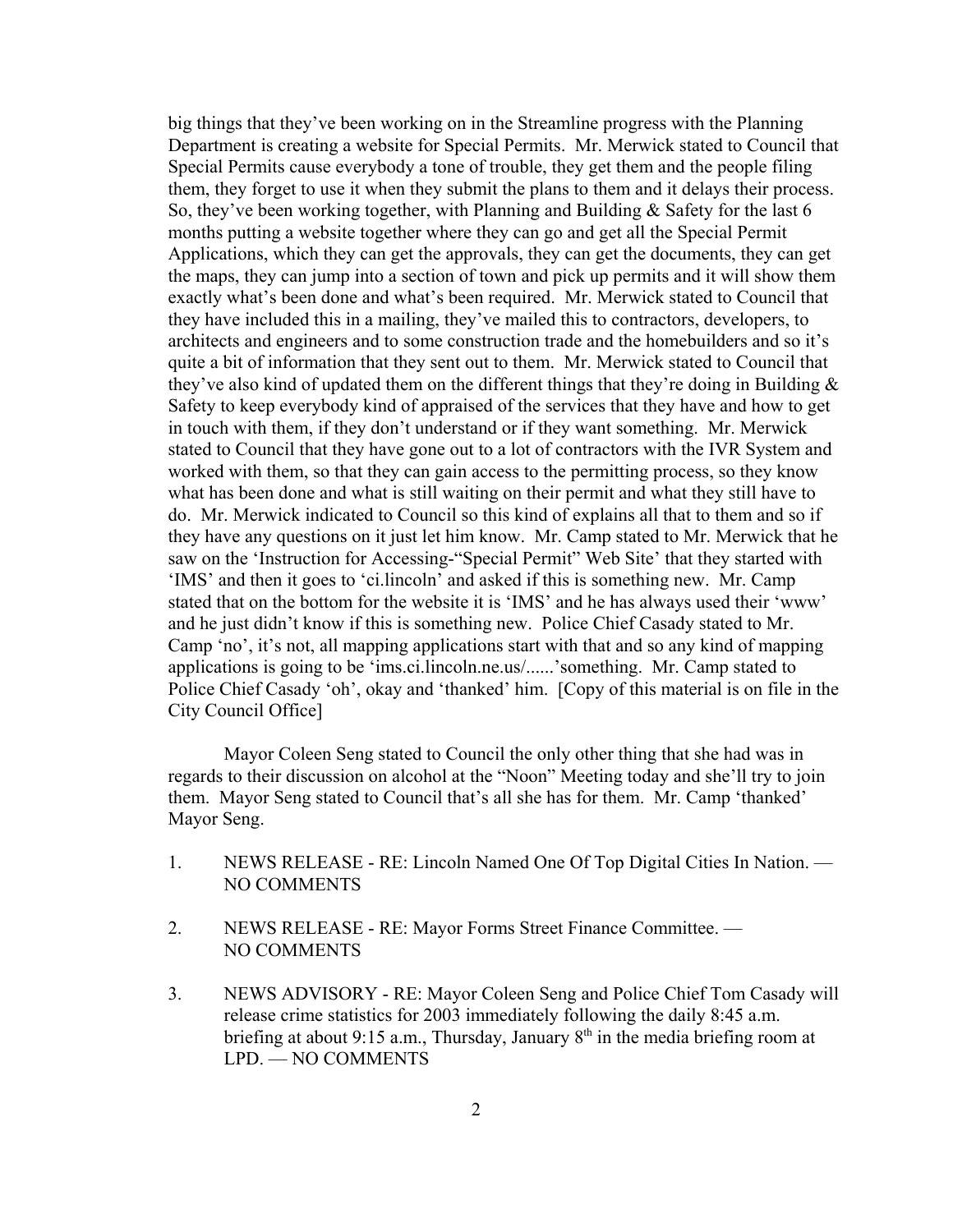## 4. NEWS RELEASE - RE: City Crime Rate Drops To 18-Year Low. — NO COMMENTS

## **II. CITY CLERK**

City Clerk Joan Ross stated to Council that in their packet or on their Addendum that they would have probably received just this morning, a faxed copy of a letter to her regarding 'Mickey's Irish Pub and Grill' wanting to postpone their hearing to January  $26<sup>th</sup>$ . City Clerk Joan Ross stated to Council that they really can't do that because the 45 days is up January 22<sup>nd</sup>. Mr. Camp asked City Clerk Joan Ross if Mr. Klaus is aware of that. City Clerk Joan Ross stated to Mr. Camp 'oh', yes, she contacted him this morning, right after she got their fax and looked at the application and realized the date to return is January  $22<sup>nd</sup>$ , so someone will be there, she's presuming. Mr. Camp stated to City Clerk Joan Ross so they're proceeding. City Clerk Joan Ross stated to Mr. Camp 'yes', they pretty much have to because if they don't, it goes in as a no local recommendation. Mr. Camp stated to City Clerk Joan Ross okay.

City Clerk Joan Ross stated to Council that she knows they have a letter in their packet in regards to Item #17 [Accepting the report of new and pending claims against the City and approving disposition of claims set forth therein for the period of December 1-31, 2003] on that reported claim and she did send a copy to the Law Department and she suspect those people may be there today with a certain request. Mr. Camp asked City Clerk Joan Ross which claim is it. City Clerk Joan Ross stated to Mr. Camp that it is on Ben Tomes and they have a letter in their packet. [The letter from Ben Tomes is listed on the Director's Agenda for January  $12<sup>th</sup>$  under "C. Miscellaneous-#9".]

## **III. CORRESPONDENCE**

#### **A. COUNCIL REQUESTS**

#### **GLENN FRIENDT**

1. RFI #28 - TO HEALTH DEPARTMENT RE: Information on the Number of Dogs, Dog Owners and the Number of "Pooper Scooper" Violations in Lincoln - (Sent to Bruce Dart/Health Department on 12-23-03). — **1.) SEE RESPONSE FROM BRUCE DART, HEALTH DIRECTOR RECEIVED ON RFI#28 - 01/07/04. —** Mr. Friendt stated that he does have the response and he appreciates it. Mr. Friendt 'thanked' Bruce Dart.

#### **TERRY WERNER**

1. OUTSTANDING Request to **Law Department** - RE: What can 9-11's role be in providing victims information as to where an AED might be located and how to use it? (RFI#114 - 10/17/03). — NO COMMENTS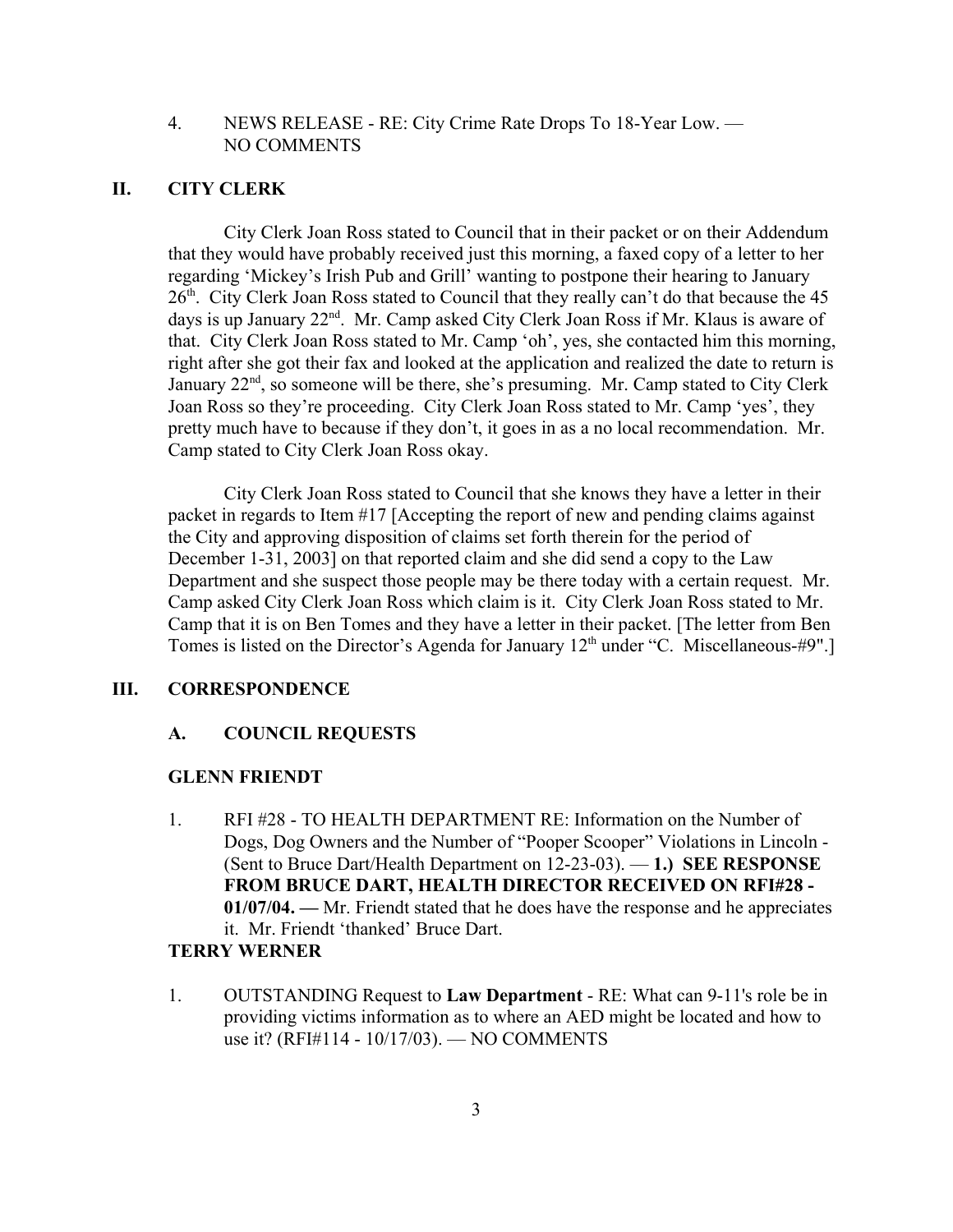2. OUTSTANDING Request to **Jack Moors, City Lobbyist** - RE: Support a requirement to have vendors of AEDs included in the registry (RFI#115 - 10/17/03). — NO COMMENTS

# **JON CAMP**

- 1. 2-E-Mail's One from Judy Bryant with response from Jon Camp RE: The Smoking Ban. — NO COMMENTS
- 2. CERTIFIED Letter from Jamie Scholz, Attorney at Law, Shasteen Linscott & Brock P.C. to Jon Camp, Chair, Lincoln City Council - RE: Notice Of Claim Pursuant To The Nebraska Political Sub-Divisions Tort Claims Act - RE: Ricky Austin - was an unrestrained passenger in the back seat of an LPD cruiser when another LPD cruiser rear-ended the vehicle he was being transported it. — NO COMMENTS
- 3. Letter from Joyce Kelly to Jon Camp RE: Really disgusted listening to this group of Council people, feuding over cigarettes or second hand smoke. — NO COMMENTS

Mr. Camp stated to everyone that they appreciate the fact, they're getting answers to them promptly.

# **B. DIRECTORS AND DEPARTMENT HEADS**

# **HEALTH DEPARTMENT**

1. NEWS RELEASE - RE: Cold Weather Alert. — NO COMMENTS

# **PLANNING**

- 1. Response Letter from Brian Will to Rick Onnen, EDC RE: Rolling Hills Ridge Addition - Final Plat #03041. — NO COMMENTS
- 2. Response Letter from Brian Will to Rick Onnen, EDC RE: Corrected G&C Addition - Final Plat #03063. — NO COMMENTS
- 3. Forwarded to City Council by Jean Walker Letter from Alan L. Plessman, Plessman Law Offices - RE: Change of Zone #3424. — NO COMMENTS
- 4. Sent to Council Office by the Planning Department Memo from Marc Wullschleger, Urban Development Director to Marvin Krout, Planning Director - - RE: Change of Zone #3424 - Everett Neighborhood - Bill #04-4. — NO COMMENTS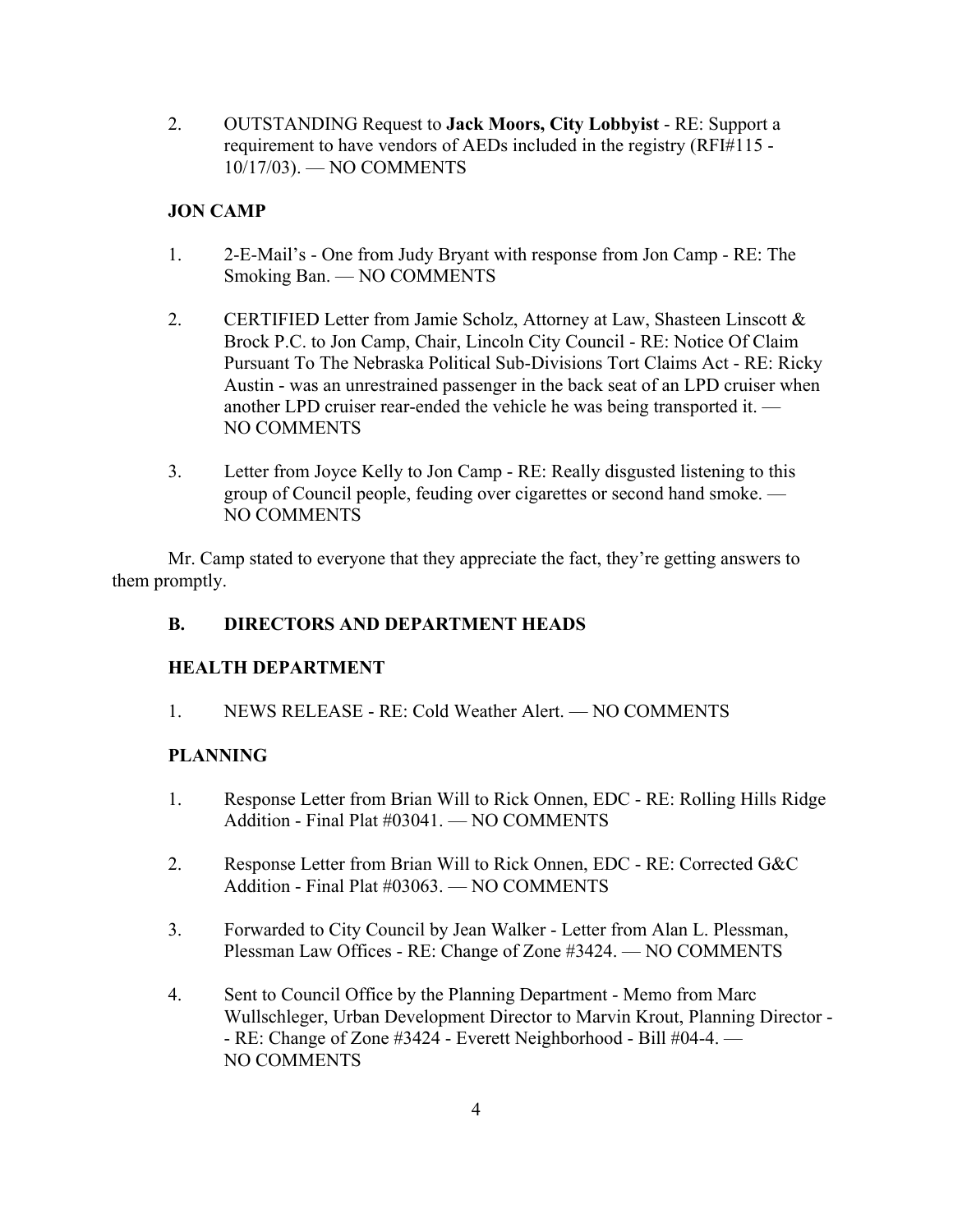- 5. Letter from Becky Horner to Lyle Loth, ESP RE: Hartland's Cardinal Heights 4th Addition Final Plat #02066. — NO COMMENTS
- 6. Letter from Becky Horner to Rick Onnen, Engineering Design Consultants RE: Prairie Village Addition Final Plat #03011. — NO COMMENTS

## **REAL ESTATE DIVISION**

- 1. Interoffice Memo from Clinton W. Thomas RE: Vacating that portion of East-West Alley between O & N Streets and  $26<sup>th</sup>$  &  $27<sup>th</sup>$  Streets not previously vacated. — NO COMMENTS
- 2. Interoffice Memo from Clinton W. Thomas RE: Vacation of East-West Alley, Block 1, Trester's Addition; east line of North 26<sup>th</sup> Street to the west line of North 27th Street. — NO COMMENTS
- 3. Interoffice Memo from Clinton W. Thomas RE: Vacation of Telluride Circle. NO COMMENTS

Mr. Camp asked Marc Wullschleger if they're seeing more and more of the desire to vacate these alleys. Marc Wullschleger stated to Mr. Camp that he can't say that, he doesn't think that there's been an increase, he thinks its normal course of business.

## **URBAN DEVELOPMENT**

1. Memo from Marc Wullschleger - RE: Request for Information from Darrell Podany regarding the old Midas site on North 27<sup>th</sup> Street. — NO COMMENTS

## **WEED CONTROL AUTHORITY**

1. Combine Weed Program - City of Lincoln - December 2003 Monthly Report. — NO COMMENTS

## **C. MISCELLANEOUS**

- 1. E-Mail from C. Allan Huffman RE: Melissa J. Harrington Case. NO COMMENTS
- 2. E-Mail from Joe Cherner RE: Fire-safe cigarettes will save lives. NO COMMENTS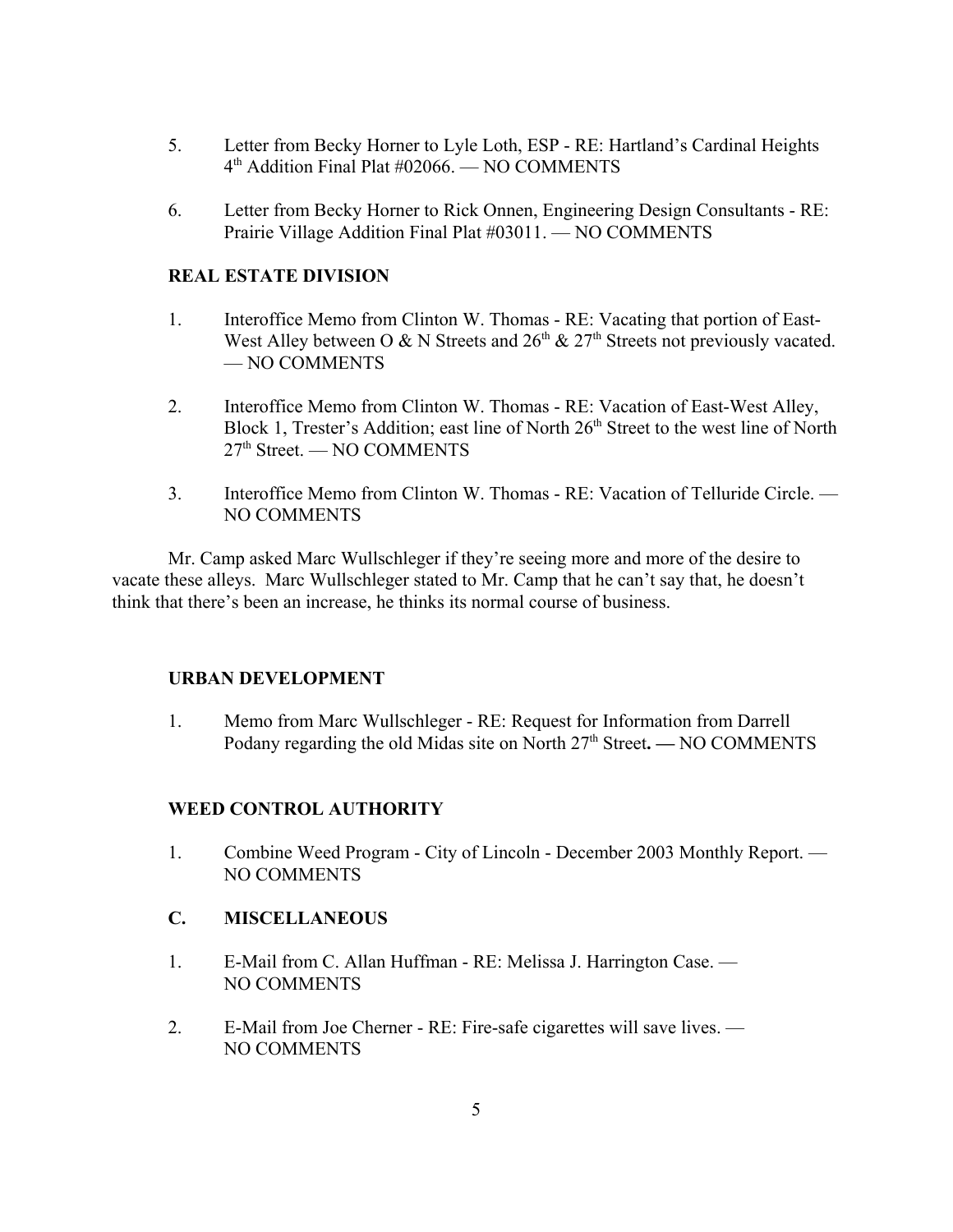- 3. E-Mail from Mike Sziede RE: Ridiculous misuse of city resources The Melissa Harrington case. — NO COMMENTS
- 4. E-Mail from Tausha Ward Armbruster RE: Snow removal operations when parking lots can have maintenance done next to neighborhoods. — Mr. Cook stated to Mr. Camp that he thinks this E-Mail needs to be responded to and asked who might be appropriate to answer this E-Mail, basically, do they have any kind of ordinance control to that kind of noise level to operations. Mr. Cook stated that this is in the SouthPointe area. Nicole Fleck-Tooze asked Mr. Cook if it's a private lot. Mr. Cook stated to Ms. Tooze that it's a private lot, but there's just a lot of noise when the snow removal is going on in the middle of the night. Mr. Camp stated to Ms. Tooze that they are there from like 1:00 a.m. until 5:00 a.m. cleaning SouthPointe. [Quite a few people commented that this would be a Health Department issue.] Bruce Dart stated to Mr. Cook that they have the Noise Ordinance specific to residential areas and they can go check it. Mr. Dart stated to Mr. Cook if he gives him a copy of the E-Mail they can respond to her. Mr. Cook stated to Mr. Dart 'yes', he'd like that. Mr. Dart stated to Mr. Cook okay.
- 5. E-Mail from Norman Branting RE: Liquor license for Mickey's Irish Pub. NO COMMENTS
- 6. Letter from Chris Lohman RE: Writing to you because he has no where else to turn - he's been set up and framed by a County Attorney and one City Police Officer and the Sheriff's Department in a small town. — NO COMMENTS
- 7. E-Mail from Bob Valentine RE: City Council Meetings other meetings being televised. — NO COMMENTS
- 8. E-Mail from Elizabeth Volkmer RE: Progress of the Downtown Entertainment Center and can Lincoln please get some competition in regards to phone service, movie theatres and cable television? — Mr. Cook stated that he thinks this E-Mail needs to be responded to and asked if this would be an Urban Development question. Marc Wullschleger nodded to Mr. Cook 'yes'. Mr. Cook stated to Mr. Wullschleger okay. [The Urban Development Department will respond to this E-Mail.]
- 9. Letter from Ben Tomes to James D. Faimon, Assistant City Attorney RE: Claim against City of Lincoln in amount of \$2,645.04 - Bill No. #004R-4. — City Clerk Joan Ross mentioned this letter earlier during her comments to Council under "II. City Clerk". (See that discussion)

## **IV. DIRECTORS - NO COMMENTS**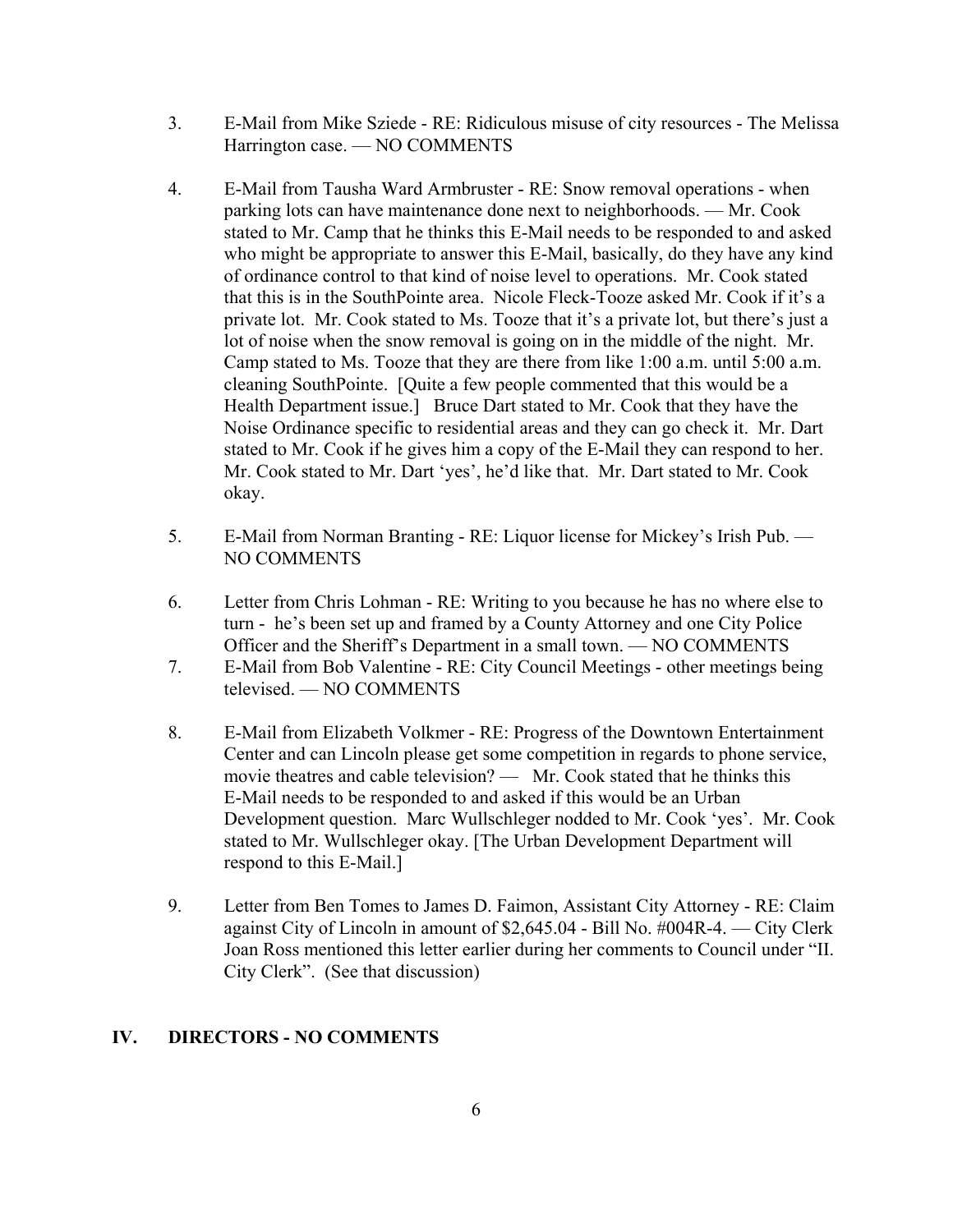## **V. CITY COUNCIL MEMBERS**

#### **PATTE NEWMAN - NO COMMENTS**

#### **JONATHAN COOK**

Mr. Cook stated that regarding those devices that change lights, traffic signals, they may not be on 'E-Bay' anymore, but they're still out there and he doesn't think that there's really anyway to keep them from being made available. Mr. Cook stated number one-can their system be updated, so that maybe the devices that are out there will not work, if they do work on their system and number two- should they be looking at any kind of an Ordinance locally that slaps a hefty fine on someone caught with this if they have no State Law at this time that would cover it. Allan Abbott stated to Mr. Cook that he would prepare #2 than #1 because the minute they revise the system somebody will come up with something that effects that system too. Dana Roper stated to Mr. Cook that they can pass an Ordinance, 'yes'. Mr. Cook stated that he thinks that would be appropriate, he doesn't think that there's any getting rid of these devices. Ms. Newman stated that Omaha just passed .... or she knows that they are working on passing an Ordinance, so Omaha might be the place to go. Mr. Cook commented 'well', maybe this should just be a request for that, if they could work on it and bring it to them.

## **GLENN FRIENDT - NO COMMENTS**

#### **TERRY WERNER - NO COMMENTS**

#### **KEN SVOBODA - NO COMMENTS**

#### **ANNETTE McROY - ABSENT**

## **JON CAMP - NO COMMENTS**

Mr. Camp adjourned the meeting at this time. - (Approximately at 11:22 a.m.)

# **ADDENDUM - (For January 12th)**

#### **I. MAYOR**

1. NEWS RELEASES - RE: Mayor Seng Joins Others in Proclaiming January: National Volunteer Blood Donor Month. — NO COMMENTS